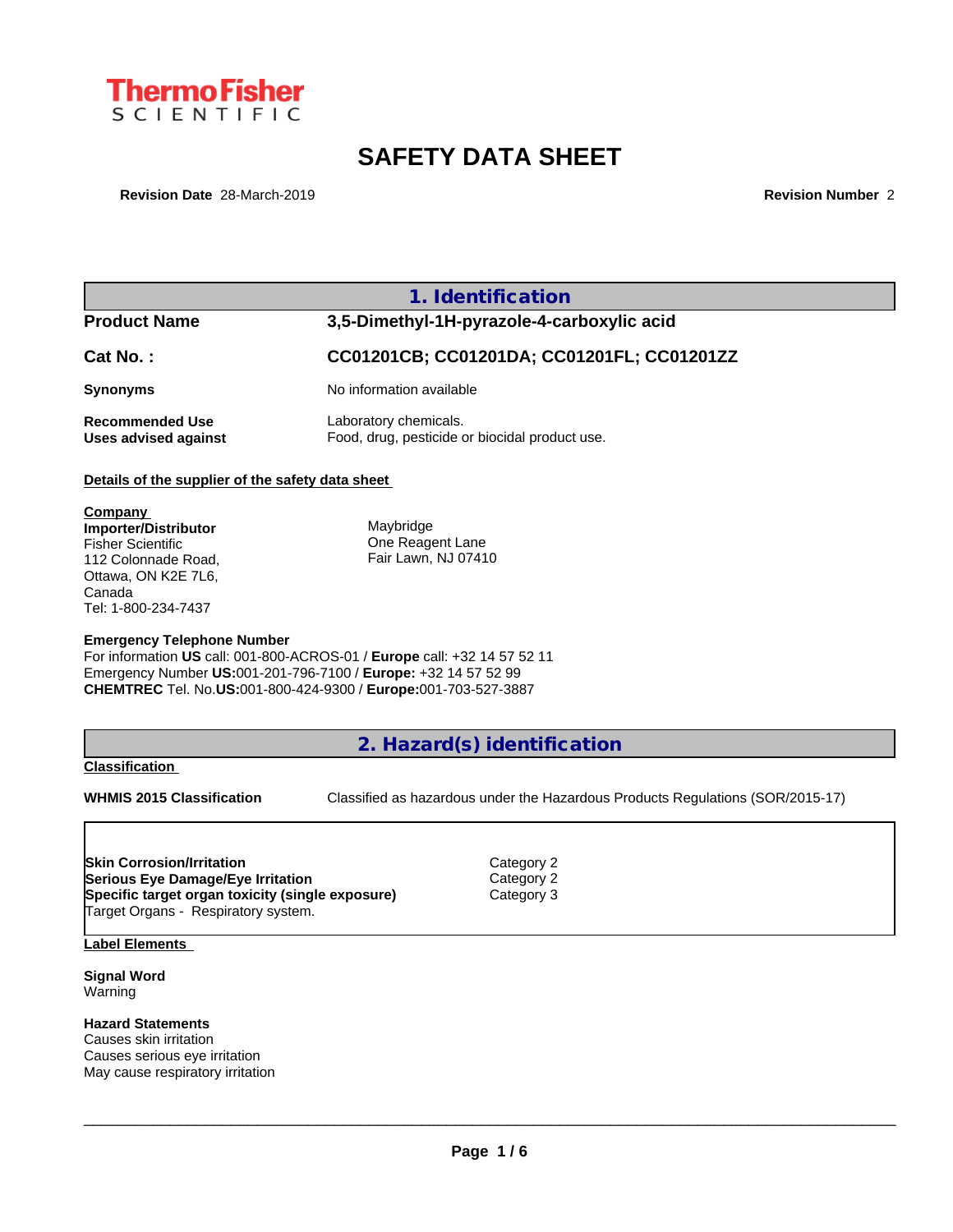

#### **Precautionary Statements Prevention**

Avoid breathing dust/fume/gas/mist/vapors/spray Wash face, hands and any exposed skin thoroughly after handling Use only outdoors or in a well-ventilated area Wear protective gloves/protective clothing/eye protection/face protection **Response** IF ON SKIN: Wash with plenty of soap and water IF INHALED: Remove person to fresh air and keep comfortable for breathing IF IN EYES: Rinse cautiously with water for several minutes. Remove contact lenses, if present and easy to do. Continue rinsing Call a POISON CENTER/ doctor if you feel unwell Take off contaminated clothing **Storage** Store in a well-ventilated place. Keep container tightly closed Store locked up **Disposal**

 $\_$  ,  $\_$  ,  $\_$  ,  $\_$  ,  $\_$  ,  $\_$  ,  $\_$  ,  $\_$  ,  $\_$  ,  $\_$  ,  $\_$  ,  $\_$  ,  $\_$  ,  $\_$  ,  $\_$  ,  $\_$  ,  $\_$  ,  $\_$  ,  $\_$  ,  $\_$  ,  $\_$  ,  $\_$  ,  $\_$  ,  $\_$  ,  $\_$  ,  $\_$  ,  $\_$  ,  $\_$  ,  $\_$  ,  $\_$  ,  $\_$  ,  $\_$  ,  $\_$  ,  $\_$  ,  $\_$  ,  $\_$  ,  $\_$  ,

Dispose of contents/container to an approved waste disposal plant

## **3. Composition/Information on Ingredients**

| <b>Component</b><br>3,5-Dimethyl-1H-pyrazole-4-carboxylic acid |                                                                                                                      | <b>CAS-No</b>                                                                                | Weight % |
|----------------------------------------------------------------|----------------------------------------------------------------------------------------------------------------------|----------------------------------------------------------------------------------------------|----------|
|                                                                |                                                                                                                      | 113808-86-9                                                                                  | 97       |
|                                                                |                                                                                                                      | 4. First-aid measures                                                                        |          |
| <b>General Advice</b>                                          |                                                                                                                      | If symptoms persist, call a physician.                                                       |          |
| <b>Eye Contact</b>                                             | medical attention.                                                                                                   | Rinse immediately with plenty of water, also under the eyelids, for at least 15 minutes. Get |          |
| <b>Skin Contact</b>                                            | Wash off immediately with plenty of water for at least 15 minutes. If skin irritation persists,<br>call a physician. |                                                                                              |          |
| <b>Inhalation</b>                                              | symptoms occur.                                                                                                      | Remove to fresh air. If not breathing, give artificial respiration. Get medical attention if |          |
| Ingestion                                                      | symptoms occur.                                                                                                      | Clean mouth with water and drink afterwards plenty of water. Get medical attention if        |          |
| Most important symptoms/effects<br><b>Notes to Physician</b>   | None reasonably foreseeable.<br>Treat symptomatically                                                                |                                                                                              |          |
|                                                                |                                                                                                                      | 5. Fire-fighting measures                                                                    |          |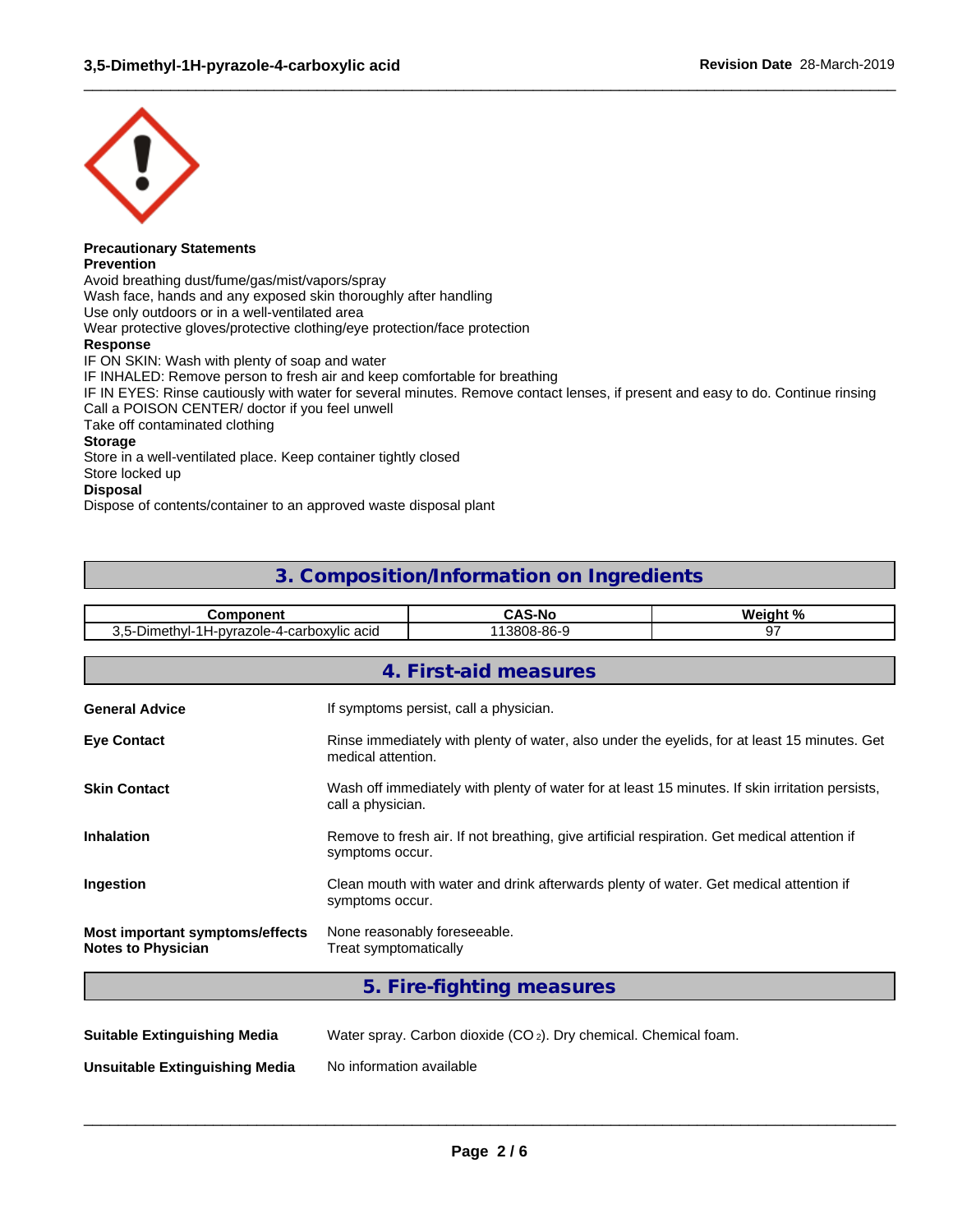| <b>Flash Point</b><br>Method -                                  | No information available<br>No information available |
|-----------------------------------------------------------------|------------------------------------------------------|
| <b>Autoignition Temperature</b><br><b>Explosion Limits</b>      | No information available                             |
| <b>Upper</b>                                                    | No data available                                    |
| Lower                                                           | No data available                                    |
| Sensitivity to Mechanical Impact No information available       |                                                      |
| <b>Sensitivity to Static Discharge</b> No information available |                                                      |

#### **Specific Hazards Arising from the Chemical**

Keep product and empty container away from heat and sources of ignition.

#### **Hazardous Combustion Products**

Nitrogen oxides (NOx). Carbon monoxide (CO). Carbon dioxide (CO2).

#### **Protective Equipment and Precautions for Firefighters**

As in any fire, wear self-contained breathing apparatus pressure-demand, MSHA/NIOSH (approved or equivalent) and full protective gear.

 $\_$  ,  $\_$  ,  $\_$  ,  $\_$  ,  $\_$  ,  $\_$  ,  $\_$  ,  $\_$  ,  $\_$  ,  $\_$  ,  $\_$  ,  $\_$  ,  $\_$  ,  $\_$  ,  $\_$  ,  $\_$  ,  $\_$  ,  $\_$  ,  $\_$  ,  $\_$  ,  $\_$  ,  $\_$  ,  $\_$  ,  $\_$  ,  $\_$  ,  $\_$  ,  $\_$  ,  $\_$  ,  $\_$  ,  $\_$  ,  $\_$  ,  $\_$  ,  $\_$  ,  $\_$  ,  $\_$  ,  $\_$  ,  $\_$  ,

#### **NFPA**

| .<br><b>Health</b><br>2          | <b>Flammability</b><br>0                                                                                                                          | <b>Instability</b>                                                                                                                              | <b>Physical hazards</b><br>N/A                                                                                                                                                         |  |  |  |
|----------------------------------|---------------------------------------------------------------------------------------------------------------------------------------------------|-------------------------------------------------------------------------------------------------------------------------------------------------|----------------------------------------------------------------------------------------------------------------------------------------------------------------------------------------|--|--|--|
|                                  |                                                                                                                                                   | 6. Accidental release measures                                                                                                                  |                                                                                                                                                                                        |  |  |  |
| <b>Personal Precautions</b>      | formation.                                                                                                                                        |                                                                                                                                                 | Ensure adequate ventilation. Use personal protective equipment as required. Avoid dust                                                                                                 |  |  |  |
| <b>Environmental Precautions</b> | environment.                                                                                                                                      | See Section 12 for additional Ecological Information. Should not be released into the                                                           |                                                                                                                                                                                        |  |  |  |
| Up                               | Methods for Containment and Clean Sweep up and shovel into suitable containers for disposal. Keep in suitable, closed<br>containers for disposal. |                                                                                                                                                 |                                                                                                                                                                                        |  |  |  |
|                                  |                                                                                                                                                   | 7. Handling and storage                                                                                                                         |                                                                                                                                                                                        |  |  |  |
| <b>Handling</b>                  |                                                                                                                                                   |                                                                                                                                                 | Wear personal protective equipment/face protection. Ensure adequate ventilation. Do not<br>get in eyes, on skin, or on clothing. Avoid ingestion and inhalation. Avoid dust formation. |  |  |  |
| Storage.                         | Materials. Acids. Bases.                                                                                                                          |                                                                                                                                                 | Keep in a dry, cool and well-ventilated place. Keep container tightly closed. Incompatible                                                                                             |  |  |  |
|                                  | 8. Exposure controls / personal protection                                                                                                        |                                                                                                                                                 |                                                                                                                                                                                        |  |  |  |
| <b>Exposure Guidelines</b>       |                                                                                                                                                   | This product does not contain any hazardous materials with occupational exposure<br>limitsestablished by the region specific regulatory bodies. |                                                                                                                                                                                        |  |  |  |

#### **Engineering Measures**

Ensure adequate ventilation, especially in confined areas. Ensure that eyewash stations and safety showers are close to the workstation location.

Wherever possible, engineering control measures such as the isolation or enclosure of the process, the introduction of process or equipment changes to minimise release or contact, and the use of properly designed ventilation systems, should be adopted to control hazardous materials at source

#### **Personal protective equipment**

| Eye Protection  |
|-----------------|
| Hand Protection |

**Goggles Protective gloves**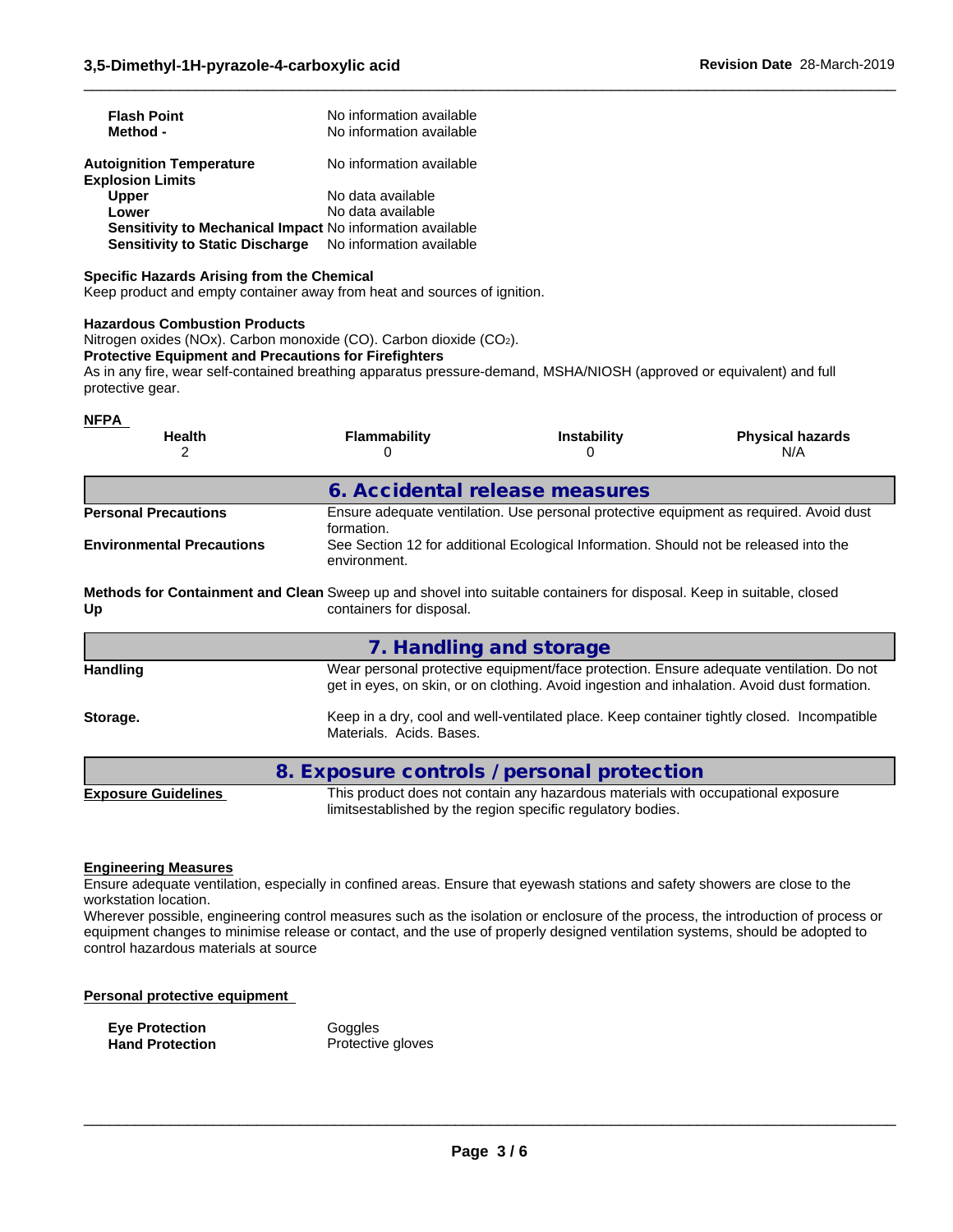| Glove material | <b>Breakthrough time</b> | <b>Glove thickness</b> | <b>Glove comments</b>  |
|----------------|--------------------------|------------------------|------------------------|
| Natural rubber | See manufacturers        |                        | Splash protection only |
| Butyl rubber   | recommendations          |                        |                        |
| Nitrile rubber |                          |                        |                        |
| Neoprene       |                          |                        |                        |
| <b>PVC</b>     |                          |                        |                        |

 $\_$  ,  $\_$  ,  $\_$  ,  $\_$  ,  $\_$  ,  $\_$  ,  $\_$  ,  $\_$  ,  $\_$  ,  $\_$  ,  $\_$  ,  $\_$  ,  $\_$  ,  $\_$  ,  $\_$  ,  $\_$  ,  $\_$  ,  $\_$  ,  $\_$  ,  $\_$  ,  $\_$  ,  $\_$  ,  $\_$  ,  $\_$  ,  $\_$  ,  $\_$  ,  $\_$  ,  $\_$  ,  $\_$  ,  $\_$  ,  $\_$  ,  $\_$  ,  $\_$  ,  $\_$  ,  $\_$  ,  $\_$  ,  $\_$  ,

Inspect gloves before use. observe the instructions regarding permeability and breakthrough time which are provided by the supplier of the gloves. (Refer to manufacturer/supplier for information) gloves are suitable for the task: Chemical compatability, Dexterity, Operational conditions, User susceptibility, e.g. sensitisation effects, also take into consideration the specific local conditions under which the product is used, such as the danger of cuts, abrasion. gloves with care avoiding skin contamination.

#### **Respiratory Protection**

When workers are facing concentrations above the exposure limit they must use appropriate certified respirators. Follow the OSHA respirator regulations found in 29 CFR 1910.134 or European Standard EN 149. Use a NIOSH/MSHA or European Standard EN 149 approved respirator if exposure limits are exceeded or if irritation or other symptoms are experienced. To protect the wearer, respiratory protective equipment must be the correct fit and be used and maintained properly **Recommended Filter type:** Particulates filter conforming to EN 143

When RPE is used a face piece Fit Test should be conducted

#### **Environmental exposure controls**

No information available.

#### **Hygiene Measures**

Handle in accordance with good industrial hygiene and safety practice. Keep away from food, drink and animal feeding stuffs. Do not eat, drink or smoke when using this product. Remove and wash contaminated clothing and gloves, including the inside, before re-use. Wash hands before breaks and after work.

|                                         | 9. Physical and chemical properties |
|-----------------------------------------|-------------------------------------|
| <b>Physical State</b>                   | Solid                               |
| Appearance                              | White                               |
| Odor                                    | No information available            |
| <b>Odor Threshold</b>                   | No information available            |
| рH                                      | No information available            |
| <b>Melting Point/Range</b>              | 273 - 275 °C / 523.4 - 527 °F       |
| <b>Boiling Point/Range</b>              | No information available            |
| <b>Flash Point</b>                      | No information available            |
| <b>Evaporation Rate</b>                 | Not applicable                      |
| Flammability (solid,gas)                | No information available            |
| <b>Flammability or explosive limits</b> |                                     |
| <b>Upper</b>                            | No data available                   |
| Lower                                   | No data available                   |
| <b>Vapor Pressure</b>                   | No information available            |
| <b>Vapor Density</b>                    | Not applicable                      |
| <b>Specific Gravity</b>                 | No information available            |
| <b>Solubility</b>                       | No information available            |
| Partition coefficient; n-octanol/water  | No data available                   |
| <b>Autoignition Temperature</b>         | No information available            |
| <b>Decomposition Temperature</b>        | No information available            |
| <b>Viscosity</b>                        | Not applicable                      |
| <b>Molecular Formula</b>                | C6 H8 N2 O2                         |
| <b>Molecular Weight</b>                 | 140.14                              |

## **10. Stability and reactivity**

**Reactive Hazard None known, based on information available** 

**Stability** Stable under normal conditions.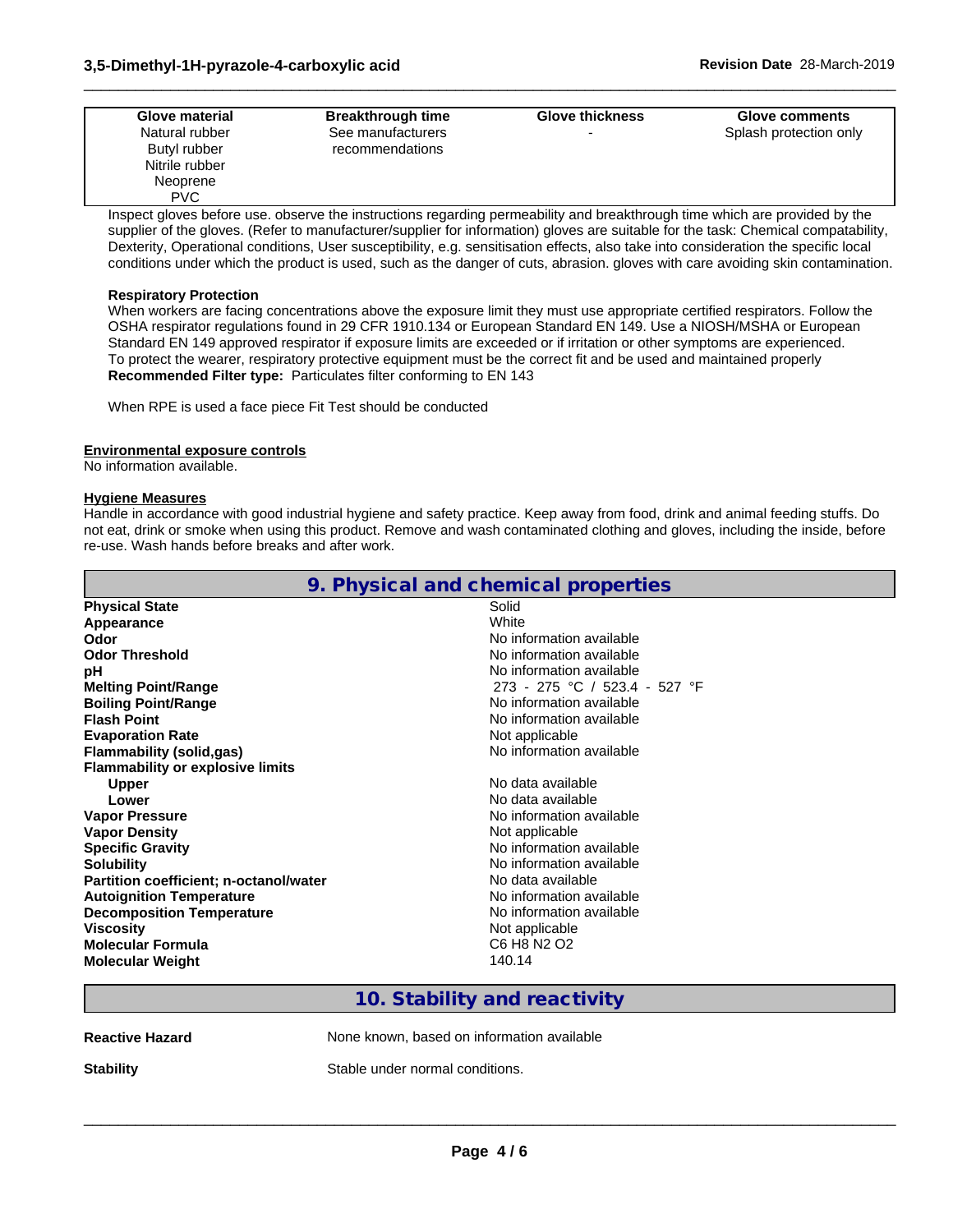| <b>Conditions to Avoid</b>                                                                         |               | Incompatible products.           |                                                                                          |                                                                          |             |            |
|----------------------------------------------------------------------------------------------------|---------------|----------------------------------|------------------------------------------------------------------------------------------|--------------------------------------------------------------------------|-------------|------------|
| <b>Incompatible Materials</b>                                                                      |               | Acids, Bases                     |                                                                                          |                                                                          |             |            |
| Hazardous Decomposition Products Nitrogen oxides (NOx), Carbon monoxide (CO), Carbon dioxide (CO2) |               |                                  |                                                                                          |                                                                          |             |            |
| <b>Hazardous Polymerization</b>                                                                    |               | No information available.        |                                                                                          |                                                                          |             |            |
| <b>Hazardous Reactions</b>                                                                         |               | None under normal processing.    |                                                                                          |                                                                          |             |            |
|                                                                                                    |               |                                  | 11. Toxicological information                                                            |                                                                          |             |            |
| <b>Acute Toxicity</b>                                                                              |               |                                  |                                                                                          |                                                                          |             |            |
| <b>Product Information</b><br><b>Component Information</b>                                         |               |                                  |                                                                                          | No acute toxicity information is available for this product              |             |            |
| <b>Toxicologically Synergistic</b><br><b>Products</b>                                              |               | No information available         |                                                                                          |                                                                          |             |            |
| Delayed and immediate effects as well as chronic effects from short and long-term exposure         |               |                                  |                                                                                          |                                                                          |             |            |
| <b>Irritation</b>                                                                                  |               | No information available         |                                                                                          |                                                                          |             |            |
| <b>Sensitization</b>                                                                               |               | No information available         |                                                                                          |                                                                          |             |            |
| Carcinogenicity                                                                                    |               |                                  | The table below indicates whether each agency has listed any ingredient as a carcinogen. |                                                                          |             |            |
| Component                                                                                          | <b>CAS-No</b> | <b>IARC</b>                      | <b>NTP</b>                                                                               | <b>ACGIH</b>                                                             | <b>OSHA</b> | Mexico     |
| 3,5-Dimethyl-1H-pyraz<br>ole-4-carboxylic acid                                                     | 113808-86-9   | Not listed                       | Not listed                                                                               | Not listed                                                               | Not listed  | Not listed |
| <b>Mutagenic Effects</b>                                                                           |               | No information available         |                                                                                          |                                                                          |             |            |
| <b>Reproductive Effects</b>                                                                        |               | No information available.        |                                                                                          |                                                                          |             |            |
| <b>Developmental Effects</b>                                                                       |               | No information available.        |                                                                                          |                                                                          |             |            |
| <b>Teratogenicity</b>                                                                              |               | No information available.        |                                                                                          |                                                                          |             |            |
| <b>STOT - single exposure</b><br><b>STOT - repeated exposure</b>                                   |               | Respiratory system<br>None known |                                                                                          |                                                                          |             |            |
| <b>Aspiration hazard</b>                                                                           |               | No information available         |                                                                                          |                                                                          |             |            |
| Symptoms / effects, both acute and No information available<br>delayed                             |               |                                  |                                                                                          |                                                                          |             |            |
| <b>Endocrine Disruptor Information</b>                                                             |               | No information available         |                                                                                          |                                                                          |             |            |
| <b>Other Adverse Effects</b>                                                                       |               |                                  |                                                                                          | The toxicological properties have not been fully investigated.           |             |            |
|                                                                                                    |               |                                  | 12. Ecological information                                                               |                                                                          |             |            |
| <b>Ecotoxicity</b><br>Do not empty into drains.                                                    |               |                                  |                                                                                          |                                                                          |             |            |
| <b>Persistence and Degradability</b>                                                               |               |                                  |                                                                                          | Soluble in water Persistence is unlikely based on information available. |             |            |
| <b>Bioaccumulation/ Accumulation</b>                                                               |               | No information available.        |                                                                                          |                                                                          |             |            |

**Mobility** Mobility Will likely be mobile in the environment due to its water solubility.

## **13. Disposal considerations**